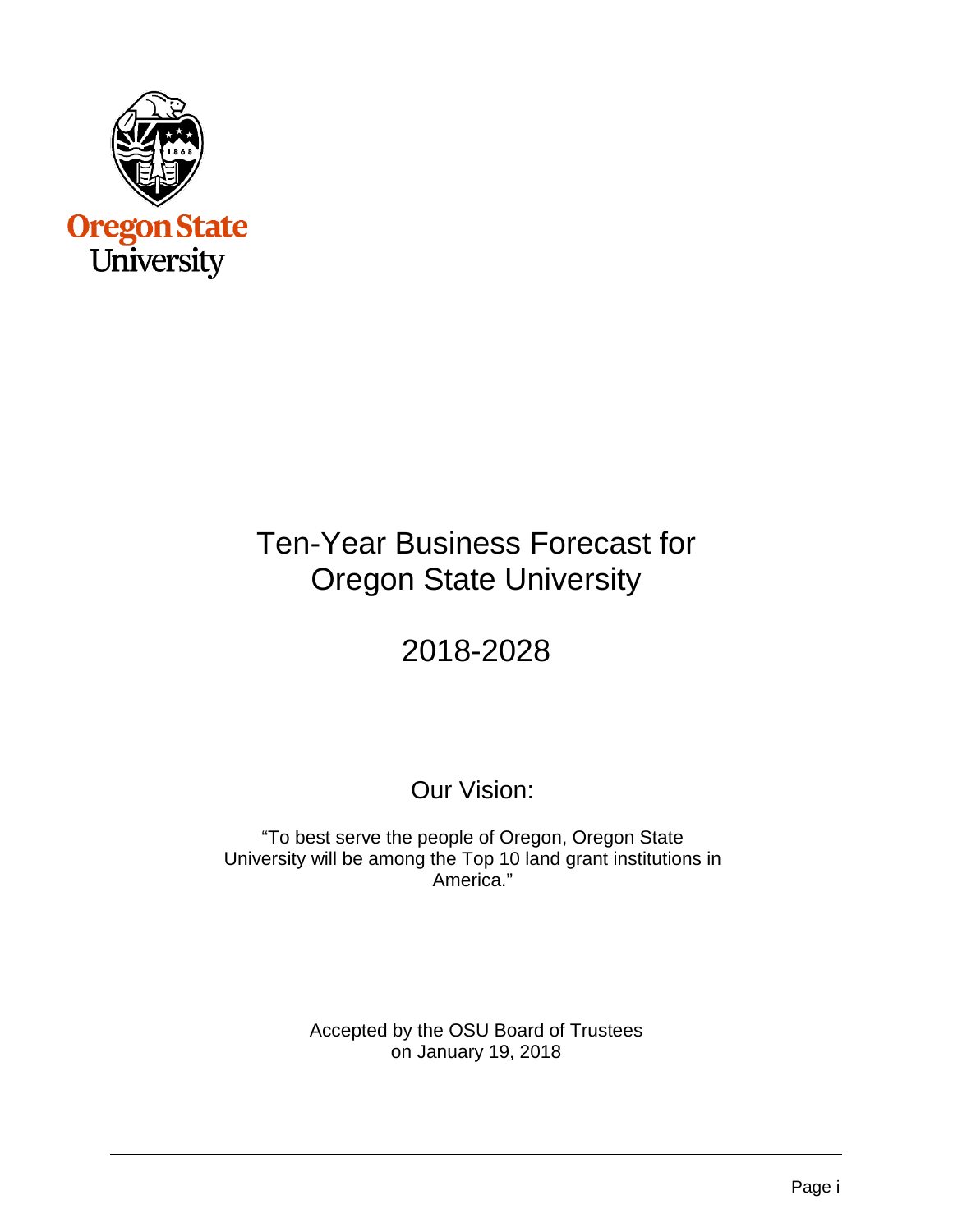# **Table of Contents**

| THE BASELINE: FY2017 FINANCIAL STATEMENT AND FINANCIAL METRICS UPDATE  2 |  |
|--------------------------------------------------------------------------|--|
|                                                                          |  |
|                                                                          |  |
|                                                                          |  |
|                                                                          |  |
| TEN-YEAR BUSINESS FORECAST: PURPOSE, APPROACH, AND PRINCIPAL             |  |
|                                                                          |  |
|                                                                          |  |
|                                                                          |  |
|                                                                          |  |
|                                                                          |  |
|                                                                          |  |
|                                                                          |  |
|                                                                          |  |
|                                                                          |  |
|                                                                          |  |
|                                                                          |  |
|                                                                          |  |
|                                                                          |  |
|                                                                          |  |
|                                                                          |  |
|                                                                          |  |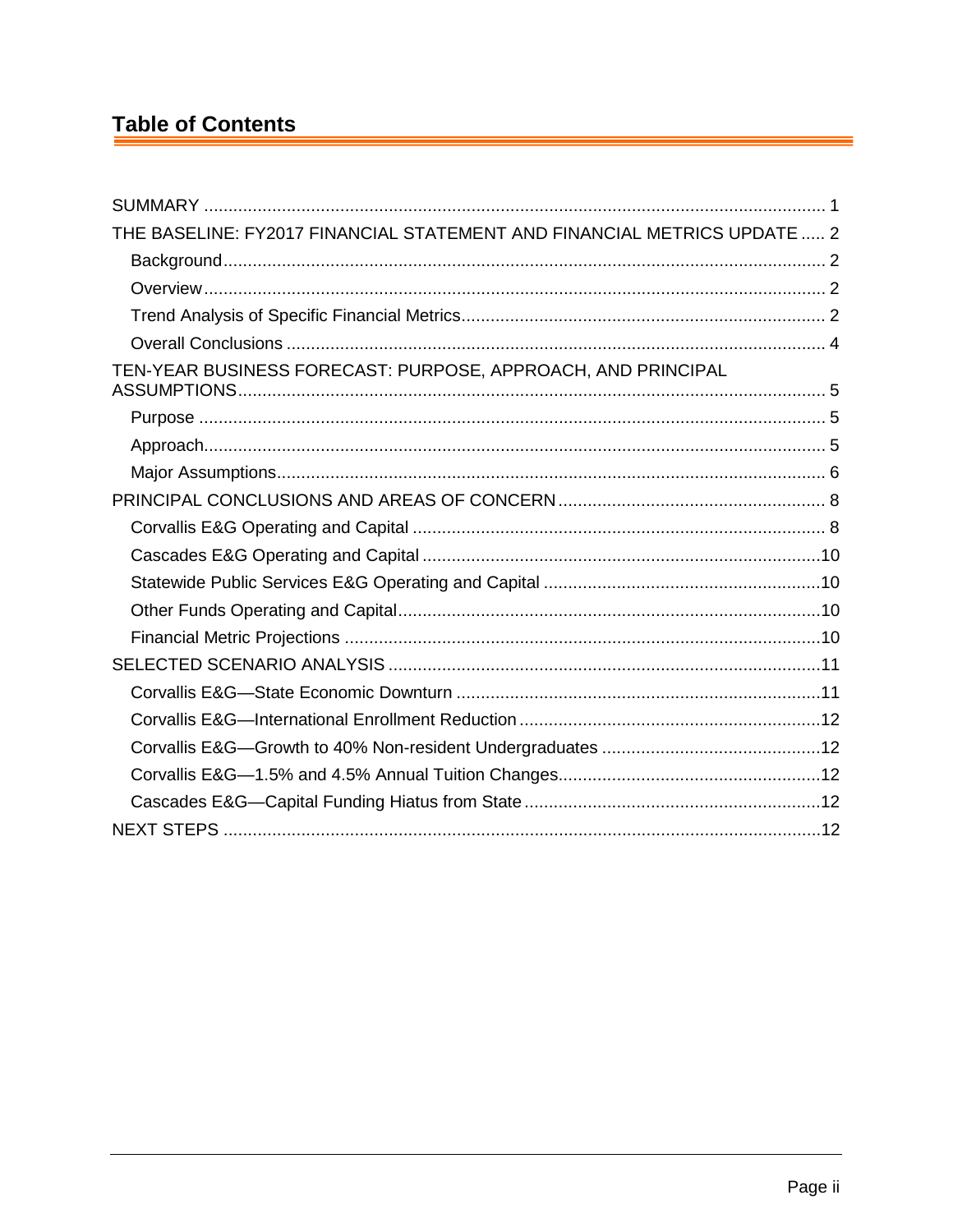#### <span id="page-2-0"></span>**SUMMARY**

The Ten-Year Business Forecast is intended to identify long-term trends in the university's finances that support or jeopardize the goals of the Strategic Plan. The forecast provides a look far enough ahead to take corrective action or to plan for additional investments and to carefully consider the long-term impacts of current programmatic and financial decisions. The forecast considers enrollment projections; tuition rates and institutional financial aid; expense projections for inflation, benefits, salaries, and enrollment growth; and new construction, renovation, and repairs with associated operating and debt costs. The forecast is updated in January of evennumbered years.

The forecast particularly focuses on Corvallis Education and General (E&G) operations as these have the largest impact on the university's financial position and can change the most with changes in projections of tuition and enrollment. However, projections for operating and capital impacts on all funds are reviewed and included in the assessment of the long-term financial metrics. These include Cascades E&G, self-supporting operations and restricted funds, Corvallis self-support operations and restricted funds, and Statewide Public Services funds.

The principal conclusions from the forecast covering fiscal years (FY) 2018 through 2028 are:

- The projections of current enrollment, tuition, and expense trends at Corvallis show negative operating margins beginning in FY2020 in large part because of substantial increases in retirement benefit rates for employees. Alternate strategies need to be developed now to have impacts by FY2023 when the operating fund balance would drop below 10%.
- Two current initiatives (programs in Portland and a fixed-price program for entry into the university after two years of course work) project sufficient new enrollment to yield positive operating balances by FY2023 and substantial net revenues by FY2024. The projections for enrollment in these programs, which are still under development and subject to approval, are preliminary.
- In the absence of new enrollment initiatives, a planned reduction in the growth of expenses by about 3% per year beginning in FY2023 would maintain a 12% fund balance.
- Revenue growth allows for maintaining current programs as well as adding faculty and staff to support enrollment growth and growth in key areas of the strategic plan.
- Cascades enrollment is planned to grow by more than 85% by 2025, with growth to 3,000 in later years. This updated growth plan is aligned with recent enrollment patterns. The forecast projects planned operating deficits at OSU-Cascades through FY2020.
- The Statewide Public Services have historically managed to budget through adjustments in level of staffing, but they will be particularly challenged by constraints on state funding in the next decade.
- As the sustainability plan for Oregon State Athletics takes effect, self-supporting operations project appropriate balances. Restricted funds remain in balance, but are particularly subject to changes in funding support at the federal level.
- The forecast includes planning for a number of capital projects including new construction, major renovation, and repair and renewal of buildings and infrastructure.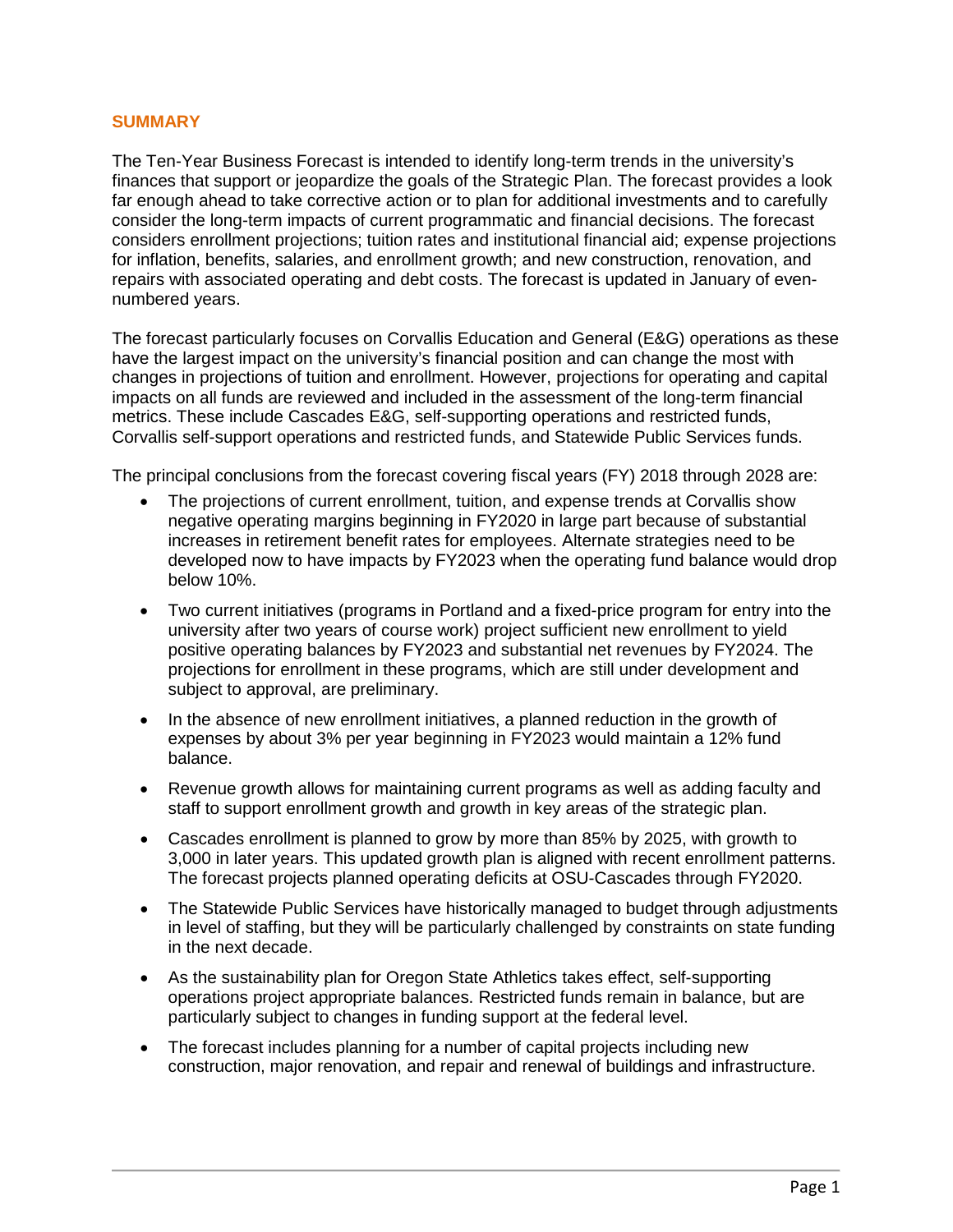- The forecast is most sensitive to annual tuition increases: very low tuition increases produce long-term deficits and high tuition increases yield large annual operating margins. Fund balances and overall enrollments are sufficient to manage large shortterm changes such as an economic recession and accompanying fall in state funding, or a sudden major reduction in international student enrollment.
- The forecast yields financial metrics that generally meet the Board's tolerances.

# <span id="page-3-0"></span>**THE BASELINE: FY2017 FINANCIAL STATEMENT AND FINANCIAL METRICS UPDATE**

# <span id="page-3-1"></span>**Background**

The baseline for the Ten-Year Business Forecast is the previous year's (FY2017) audited financial statement. The OSU Annual Financial Report, including the audited financial statements and management's discussion and analysis, has been completed and will be presented to the Executive & Audit and Finance & Administration Committees on January 18, 2018. To complement that report, this update provides information on the financial health of the university, including comparison of key financial metrics over time. These metrics are the starting point for the ten-year projections in the forecast.

# <span id="page-3-2"></span>**Overview**

Public universities operate in a challenging financial environment, as discussed briefly in Moody's current outlook for higher education.<sup>[1](#page-3-4)</sup> Declining and volatile levels of state funding have required universities to reduce costs, gain efficiencies, and look to other sources of revenues through increasing philanthropy, developing additional intellectual property, growing their research base, and increasing tuition. The environment in Oregon is similar. Oregon's public universities, because of their mission to maintain access and affordability, have been able to hold only a minimum level of reserves. These pressures make the financial management of the university an exercise in balancing the competing goals of greater financial strength and security with access and affordability.

Over the past several years, the university has made investments in capital and human resources and in other operating expenditures needed to keep pace with enrollment growth and to address some of its deferred maintenance backlog. Consequently, the growth in net assets has not kept pace with the growth in the revenue and expenditure base. The university has begun to budget \$5M a year beginning in FY2018, to a total of \$45M annually by FY2026, to address capital renewal and deferred maintenance.

# <span id="page-3-3"></span>**Trend Analysis of Specific Financial Metrics**

Table 1 provides a trend analysis of seven specific financial metrics to evaluate the university's financial health, including the five debt policy ratios used to evaluate debt capacity and affordability. The debt service amounts shown include only the university-paid debt; amounts exclude debt service on State Energy Loan Program (SELP) debt, where the legislature has committed to pay the debt service with a separate General Fund appropriation.

<span id="page-3-4"></span><sup>&</sup>lt;sup>1</sup> Moody's Investors Service, December 5, 2017, "Higher education  $-$  US: 2018 outlook changed to [negative as revenue growth moderates"](https://www.insidehighered.com/sites/default/server_files/media/2018%20Outlook%20for%20Higher%20Education%20Changed%20to%20Negative.pdf)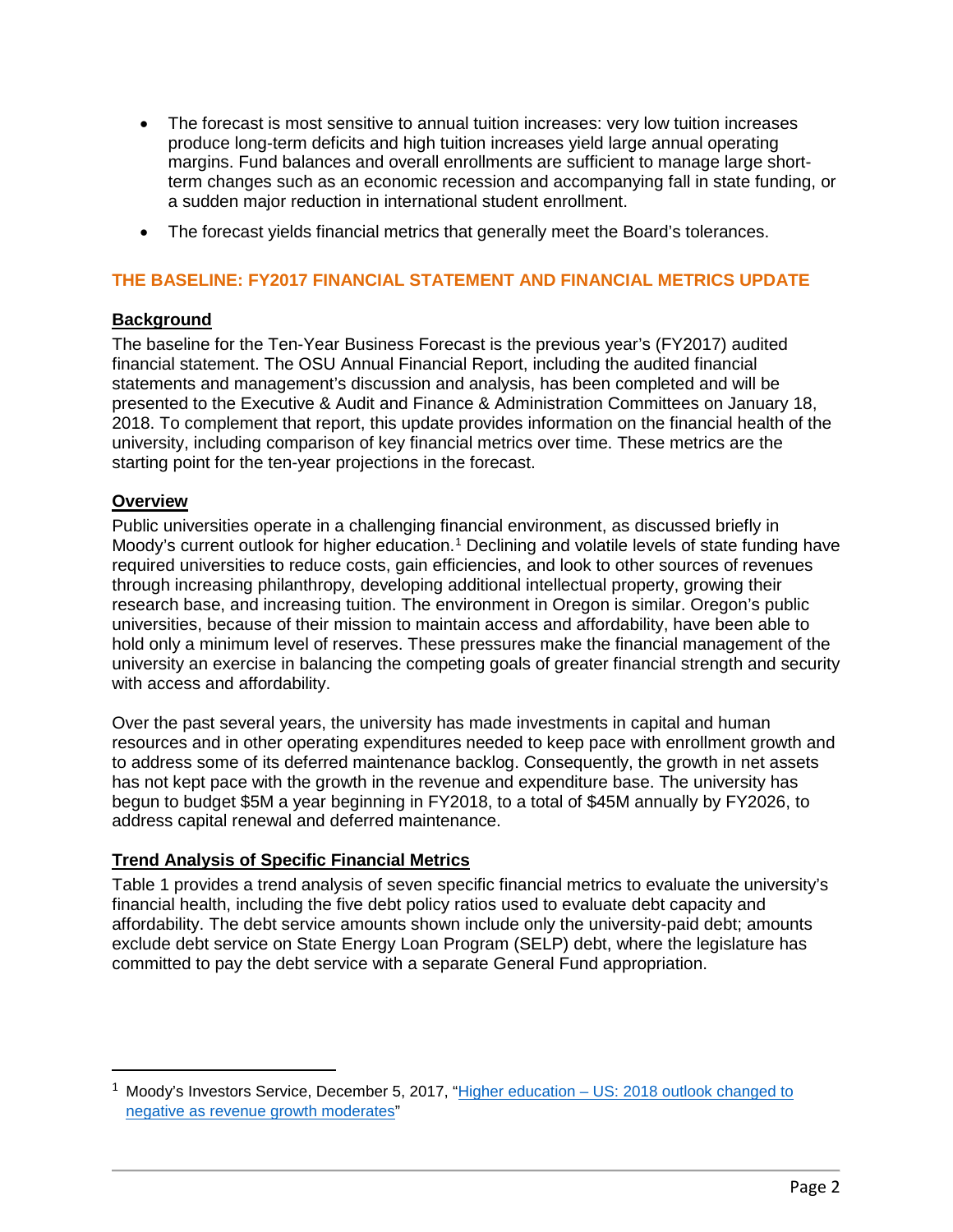The university implemented Governmental Accounting Standards Board (GASB) Statement No. 68<sup>[2](#page-4-0)</sup>, and GASB Statement No. 71 relating to pension accounting and reporting<sup>[3](#page-4-1)</sup> effective for FY2015. This implementation impacts six of the seven financial metrics with a varying degree of materiality. The changes in GASB 68 and 71 mainly require that the university show its share of the net pension liability for employees in the state's retirement system. The move of these assets and liabilities onto OSU's statements has a substantial impact on some of the metrics. In Table 1, for FY2015, 2016, and 2017, the right-hand column shows the ratios without the cumulative impact of GASB 68 and 71 for comparison purposes.

While the trends in the core financial metrics in Table 1 indicate relatively low leverage and balance sheet strength, the university is challenged to continue to show "income statement" improvements over the next several years in order to strengthen reserves and protect the university's net asset base. Specific financial metrics are summarized as follows:

*Debt Burden Ratio* – The debt burden ratio shows the magnitude of debt service expenditures for university-paid debt relative to total expenses, less depreciation and plus debt principal payments. This ratio measures the university's dependence on debt to finance its mission. The university's debt burden is 3.2% for FY2017, up slightly from 3.1% in FY2016, and within the Board's established range of 2.5% to 6.5%, indicating that the university is not highly leveraged. Without the implementation of GASB statements 68 and 71, this ratio would be 3.3%, also within the Board's established range.

*Debt Service Coverage Ratio* – The debt service coverage, or debt affordability ratio, measures the sufficiency of net revenues to cover debt service. This ratio uses a three-year rolling average of net revenues to smooth out revenue volatility. The university's debt service coverage was 1.2 times debt service for FY2017, and was below the Board's established range of 2.0 to 4.5 times debt service. Without the implementation of GASB statements 68 and 71, this ratio would be 1.9 times debt service, slightly below the lower limit of 2.0 times debt service.

*Income Statement Leverage Ratio* – The income statement leverage ratio measures the amount of debt relative to the size of operations as reflected in total revenues. This ratio considers only debt that will be repaid with university revenue. The university's income statement leverage stood at 37.6% for FY2017, up from 36.1% in FY2016. This is within the Board's established range of 30.0% to 75.0% and shows that the university is not highly leveraged. This ratio is unaffected by implementation of GASB statements 68 and 71.

*The following four ratios are considered industry standard core measures of financial health. They combine amounts from the OSU Foundation's financial statements (where applicable), which is recommended by industry best practice, in order to portray the financial health of the university more comprehensively.*

*Viability Ratio* – The viability ratio compares expendable net assets to total outstanding debt to be repaid with university revenues. This ratio measures the ability to repay debt with financial resources and the ability to use debt to strategically advance the university's mission. The university's viability ratio was 74.2% just below the Board's established range

<span id="page-4-0"></span> <sup>2</sup> *Accounting and Financial Reporting for Pensions—an amendment of GASB Statement No. 27*

<span id="page-4-1"></span><sup>3</sup> *Pension Transition for Contributions Made Subsequent to the Measurement Date – an amendment of GASB Statement No. 68*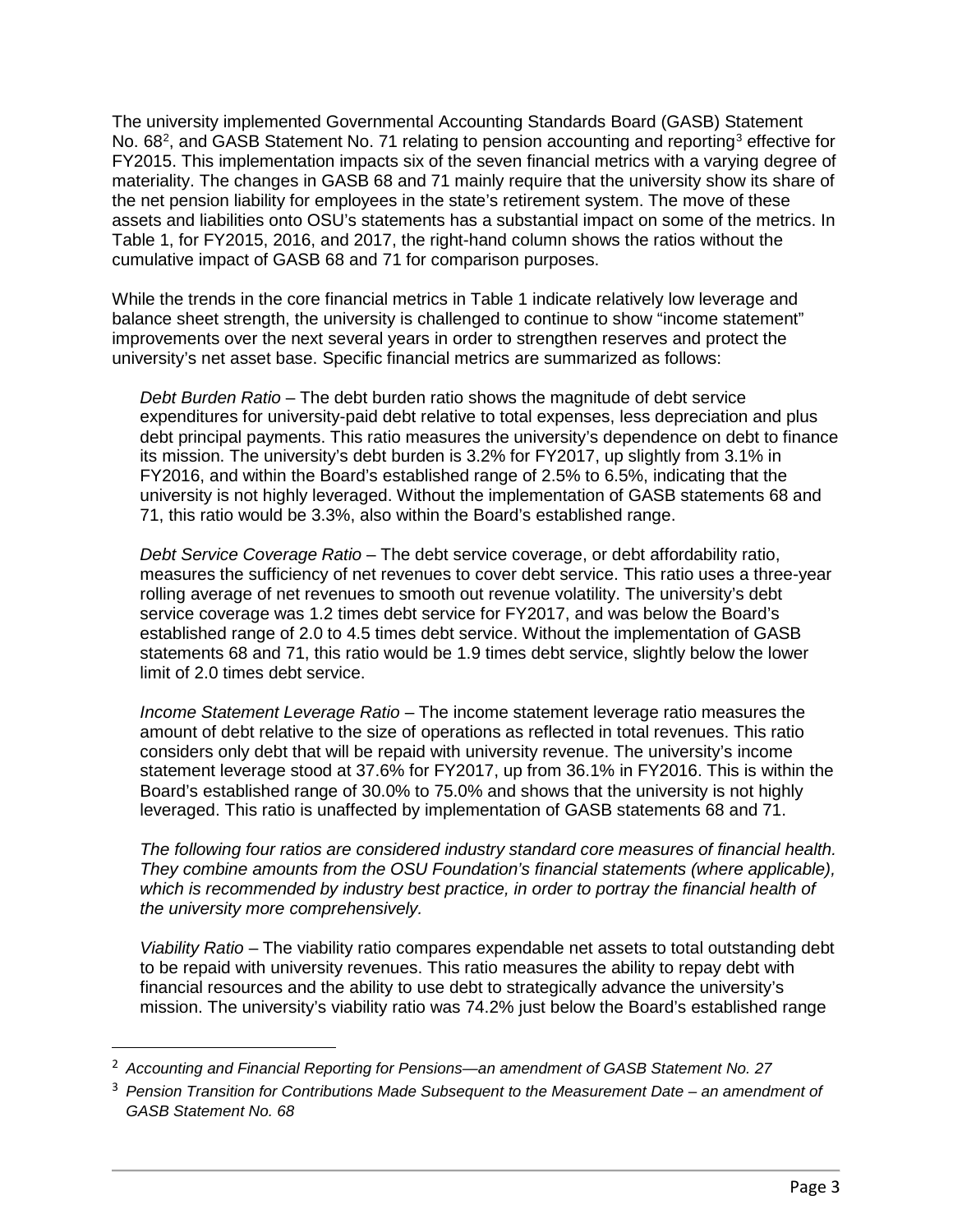of 75.0% to 125.0%, down from 76.2% as of June 30, 2016. Without the impact of GASB 68 and 71 this ratio would be 109.5%.

*Primary Reserve Ratio* – The primary reserve ratio measures the level of available reserves to meet the university's operating expenditures, indicating whether financial resources are sufficient and flexible enough to support the university's mission. The university's primary reserve, inclusive of the related foundations, was 27.8% as of FY2017 and below the Board's established range of 35.0% to 65.0%, though up from 26.8% as of FY2016, which reflects a slower growth in the expense base relative to the increase in expendable net assets. Without the impact of GASB 68 and 71 this ratio would be 42.6%, or just within the established range.

*Return on Net Assets Ratio* – The return on net assets ratio measures whether the university is financially better off than in previous years by measuring total economic return. The university's (inclusive of the related foundations) return on net assets was 4.2% for FY2017, within the Board's established range of 0.0% to 8.0%. Without the impact of GASB 68 and 71 this ratio would be 6.6%, well within the established range.

*Net Operating Revenues Ratio* – The net operating revenues ratio explains how the results of operations affects the behavior of the other three core ratios: the viability ratio, the primary reserve ratio, and the return on net assets ratio. A large surplus or deficit directly impacts the amount of funds an institution adds to or subtracts from net assets, thereby affecting the other three core ratios. The university's net operating revenues ratio was -1.8% for FY2017 and below the Board's established range of 0.0% to 6.0%. Without the impact of GASB 68 and 71 this ratio would be 1.5% or above the approved lower end of the range of 0.0%.

# <span id="page-5-0"></span>**Overall Conclusions**

Over the last five years, five of the seven key financial metrics (without the GASB 68 and 71 impact) have generally been within the operating ranges set by the Board. These include the debt burden, income statement leverage, viability, primary reserve, and return on net assets ratios.

Over this same time period, the debt service coverage and net operating revenues ratios have primarily been below the lower level of the operating ranges. Being outside the range in these two ratios does not indicate an immediate concern about OSU's financial health or impact to our Aa3 credit rating. We discuss longer-term projected trends of these ratios in the Ten-Year Business Forecast.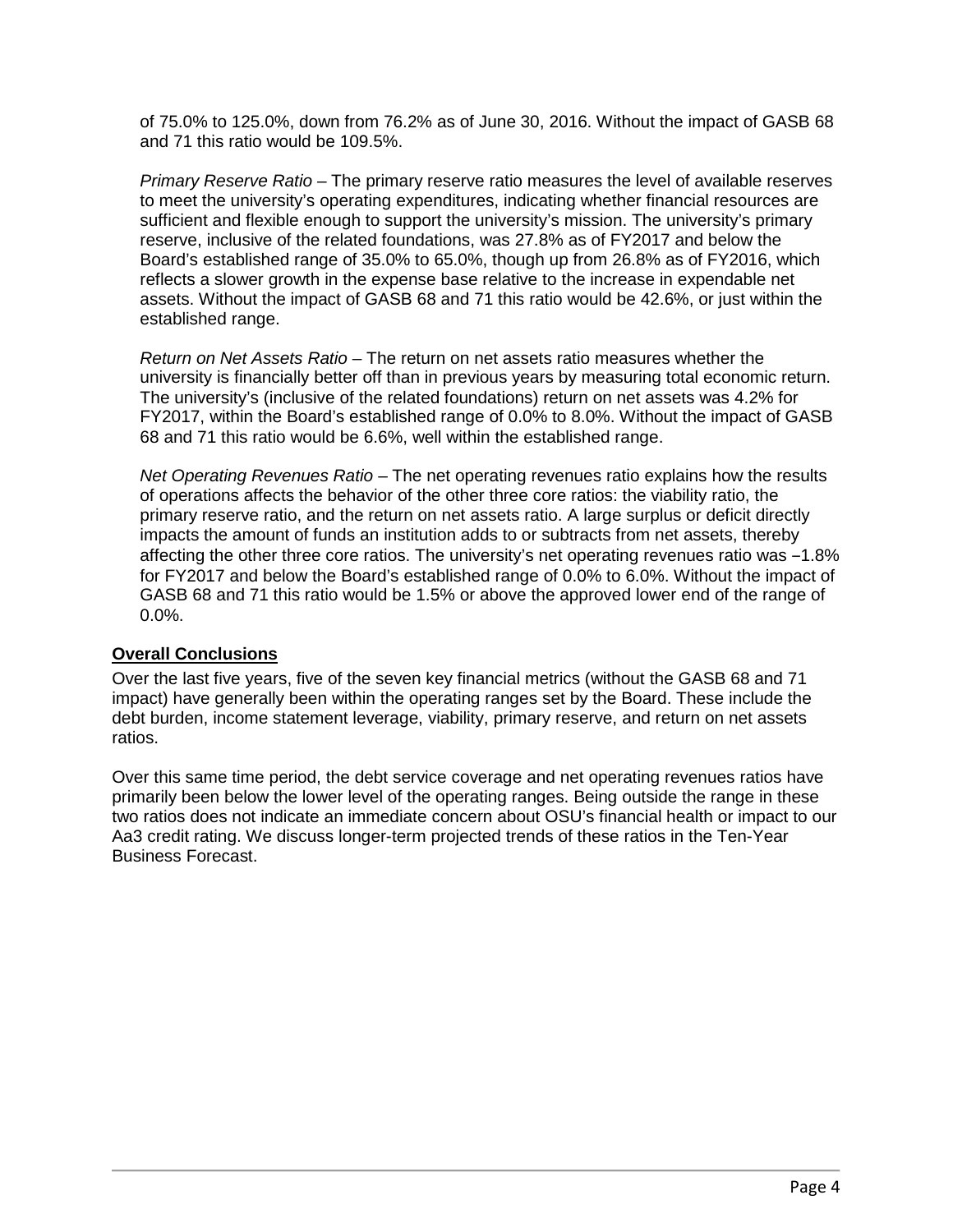# <span id="page-6-0"></span>**TEN-YEAR BUSINESS FORECAST: PURPOSE, APPROACH, AND PRINCIPAL ASSUMPTIONS**

# <span id="page-6-1"></span>**Purpose**

The Ten-Year Business Forecast provides a long-term view of the aggregate impact of nearterm operating and capital decisions made in support of the university's strategic plan. The forecast considers the influence of external factors such as enrollment demand, Oregon's economic outlook, and compensation costs. The principal goal is to identify areas of concern and opportunity associated with the university's decisions and external conditions early enough to take action to maintain and improve the university's financial strength.

# <span id="page-6-2"></span>**Approach**

The forecast uses institutional level projections of revenues and expenditures across all funds. There is a particular focus on Corvallis E&G operations since those make up a large share of the university's work and much of the activity in self-support and auxiliary funds depends on the level of activity in E&G operations.

*Corvallis E&G funds*: Revenues are modeled from ten-year enrollment targets and assumed tuition levels by student type. Adjustments in base and differential tuition rates are included. Institutional financial aid is taken as a percentage of undergraduate tuition revenue. Changes in state funding are set at the long-term average growth but can be adjusted in various scenarios. Revenues from indirect cost recovery are estimated from projections of grant and contract funding and the predicted growth in other revenues is based on historical trends. Expenses are estimated from assumptions about raises for unclassified staff, trends in compensation for represented staff, projections of benefit increases based on current actuarial assessments of the Public Employees Retirement System (PERS) costs, and projections of general inflation. Discrete expense additions are made for strategic or programmatic commitments such as the funding of a capital renewal fund and support for growth in the OSU Foundation. Marginal expenses proportional to enrollment growth are included for faculty, staff, graduate assistants, as well as for overhead costs to support that enrollment growth. Operating and debt-service costs detailed in the ten-year capital forecast are included in the Ten-Year Business Forecast.

*Cascades E&G funds*: The Cascades long-term projection is built from programmatic level plans for enrollment and academic program buildout, and is validated through first-year freshman and transfer enrollment targets assuming year-over-year improvements in retention and graduation rates. The timing and number of academic programs added is a key driver for potential for enrollment growth at OSU-Cascades. The revenues and expenses are built in the same manner as for Corvallis based on the growth in enrollment, the staffing for academic programs, and the costs of building out the physical campus.

*Statewide Public Services (SWPS) funds*: The SWPS operations depend principally on governmental appropriations and, as such, change with discrete decisions about overall state funding, state support for specific policy options, and federal formula funding support. The SWPS have historically managed staffing levels to adjust to changes in these funding sources. The forecast assumes 2.5% annual growth in revenues and expenditure levels that match available revenues, maintaining a 12-14% fund balance.

*Restricted funds*: These include federal and state financial aid, external grant and contract awards, private and Foundation funds, and other governmental funds. Revenues for restricted funds are assumed to grow at historical rates or as a proportion of E&G revenues. These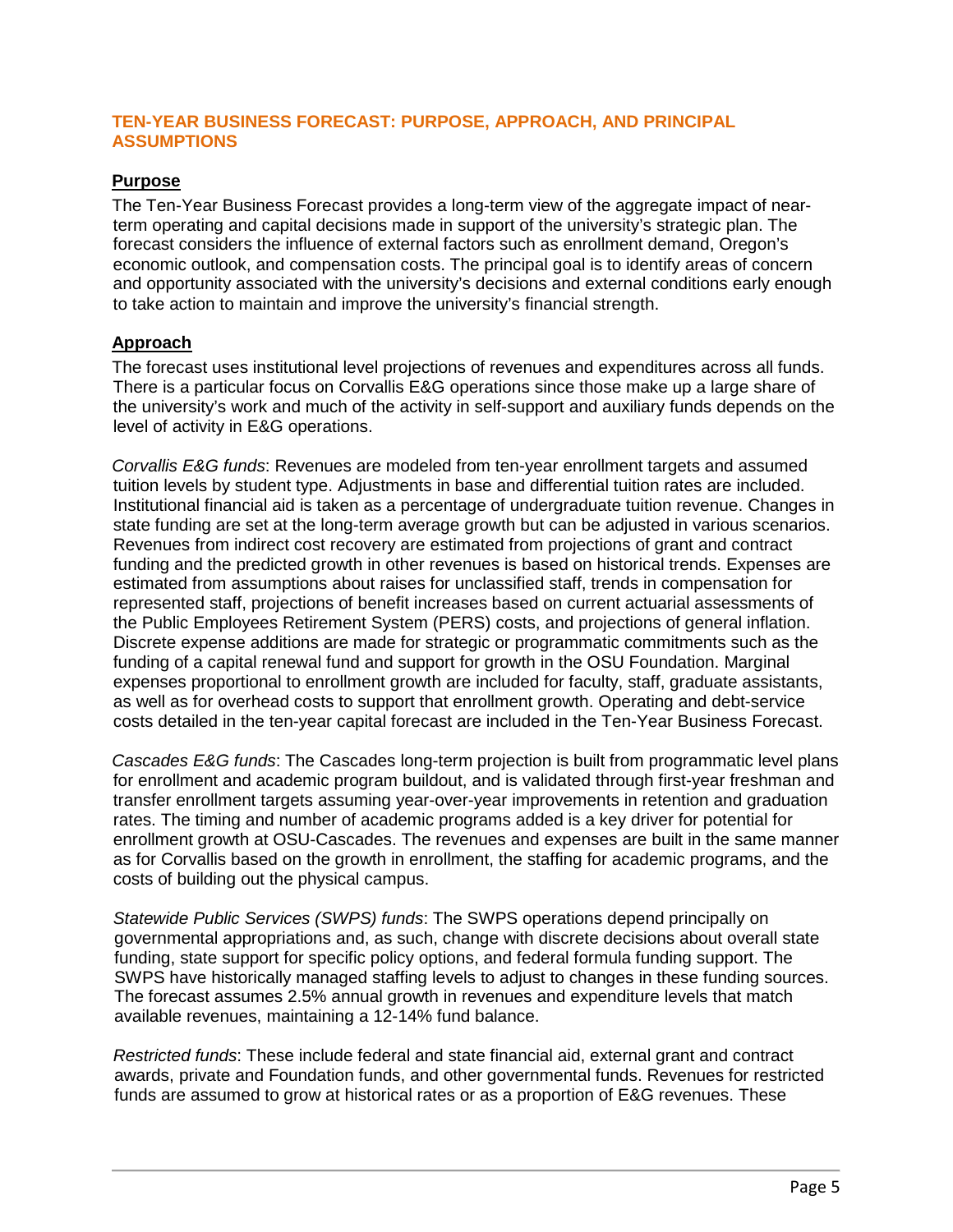revenues have grown at a slower rate than E&G revenues over the last several years because growth in governmental support for various activities has been more limited. Expenditures of restricted funds track revenues closely and the funds maintain a modest fund balance (1% to 3%).

*Auxiliary funds*: Revenues and expenditures for the various self-supporting operations (auxiliaries) were modeled based on historical trends and as a proportion of E&G operations. The projections for Oregon State Athletics were aligned with the Athletics Financial Sustainability Plan. The principal challenge for self-supporting operations in recent years has been the erosion of fund balance and net working capital because of accumulated operating losses in Athletics. The Athletics Financial Sustainability Plan balances the athletics budget and self-supporting operations are projected to maintain a 30% to 40% balance of net working capital.

*Capital planning and funds*: The university's Infrastructure Working Group (IWG) reviews and recommends priorities for capital projects based on proposals and assumptions of available gift, state, and OSU revenues. The resulting capital forecast includes projects supported by state and gift funding, education and general paid debt, and self-supporting unit paid debt. The costs of debt services and operations of the facilities are included in the appropriate operating forecast depending on timing of the project.

*Modeling the university's financial position:* All assumptions and resulting revenues, expenses, and commitments are used to update PFM's Future Perfect financial model, which estimates the university's financial position and key financial metrics. This allows an assessment of the overall financial position including capital assets, issues related to depreciation, and overall balance sheet performance. PFM is the university's financial advisor.

# <span id="page-7-0"></span>**Major Assumptions**

The forecast assumes significant growth in staffing of faculty, academic staff, and support services, driven largely by growth in various types of enrollment. For the most part, the specific academic programs and administrative support units in which this growth will occur are not identified here, since the forecast is at the institutional level. However, the growth assumptions are based on anticipated student demand in selected programs, priorities in the strategic plan, and needed improvements in critical support services.

The forecast for Corvallis E&G funds identifies separate enrollment initiatives which, if successful, provide resources that would cover projected shortfalls in operating margins or provide the capacity to make additional investments in advancing the strategic plan. These are treated as separate revenue and expense streams so that their specific financial impacts can be isolated and reported.

The following are the assumptions under each major category.

- Corvallis E&G forecast:
	- $\circ$  28,500 students in Corvallis and Newport by 2025, no or small growth after that.
	- o Ecampus revenue growth slowing to 5% annually by 2026, with continued growth in use of Ecampus by Corvallis students.
	- o 33% non-resident undergraduates in Corvallis by FY2025.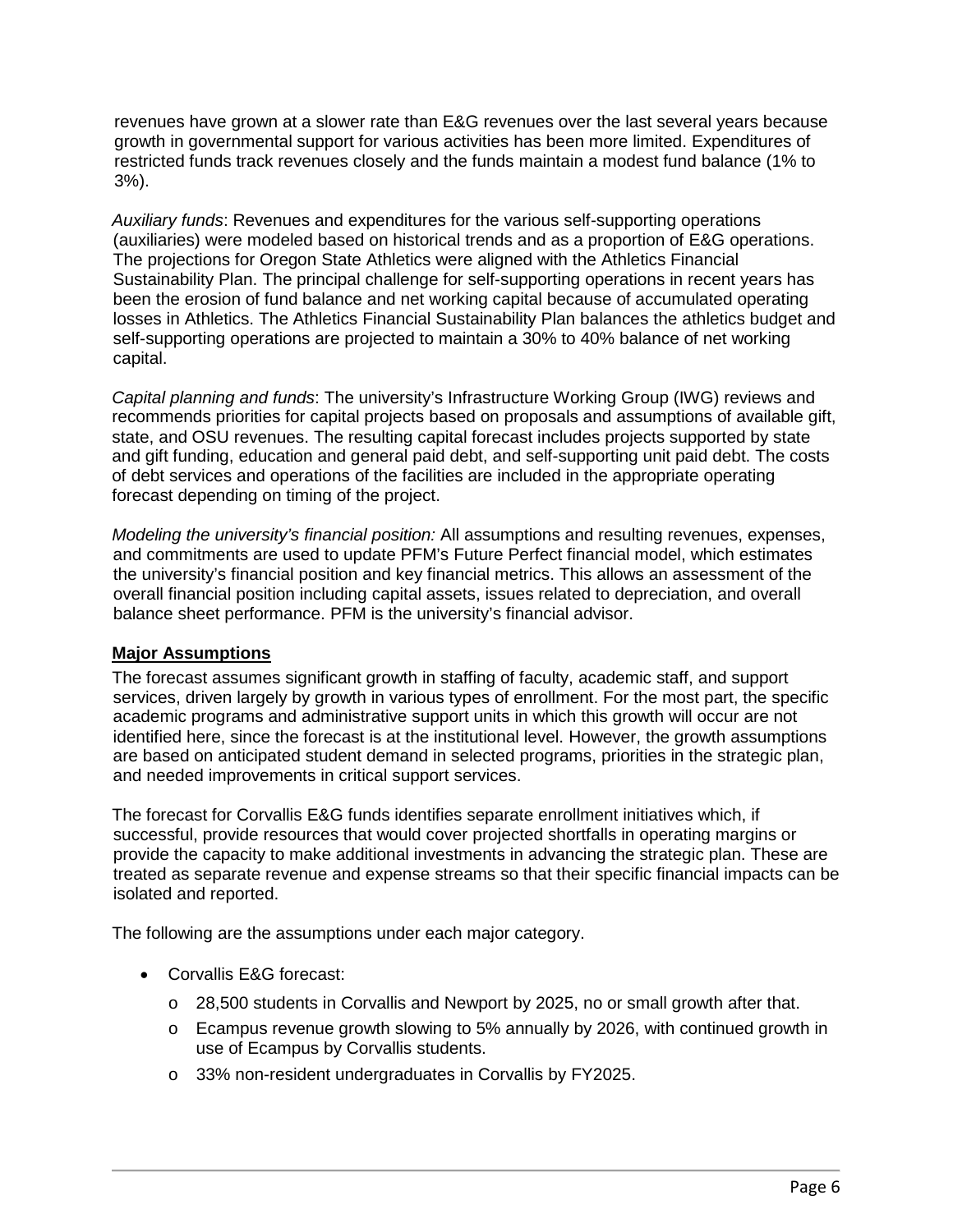- o Low (but some) growth in resident undergraduate students in Corvallis reflecting flat high-school graduate projections but increasing numbers of transfer students.
- o 15% of Corvallis enrollment as international students (a slightly higher proportion as graduate students, slightly lower as undergraduates) by FY2025.
- o 20% of Corvallis enrollments as graduate and professional students by FY2025.
- o Salary increases of 3% annually for unclassified staff, and historical negotiated rates for represented staff.
- o Benefits growth of 5% annually for health insurance, and at state-set rates for retirement, with large increases (over 10%) in FY2020, FY2022 and FY2024 because of PERS actuarial projections, after which rates are forecasted to stabilize.
- o General inflation on goods and services of 2.5%, yielding aggregate local inflation of about 4.2% in years with large PERS increases (FY2020, FY2022, and FY2024) and 3.1% in other years.
- o Tuition increases for resident undergraduates of 4.15% in FY2020, FY2022 and FY2023, because of the PERS increases, and 3% in other years.
- o Non-resident undergraduate tuition at 67% of resident tuition increases until FY2026 (when enrollment targets for non-residents are met), with subsequent increases matching those for resident students.
- o Ecampus and summer rate changes follow resident undergraduate tuition.
- o Graduate and professional tuition set to track peer institutions.
- o Differential tuition rates assumed to increase modestly every two years.
- o Institutional financial aid increasing from 12.2% of undergraduate tuition to 13.0% of undergraduate tuition by FY2025.
- Cascades E&G forecast:
	- $\circ$  Over 85% growth in students by FY2025, with increases to 3,000 in the longer term.
	- o Continued student mix of 80% undergraduate and 90% Oregon residents.
	- o Second academic building and associated other infrastructure work proceed with support from the state. (Capacity of the existing campus was previously noted as 1,890 students, as reflected in parking and transportation studies for the 10-acre campus, a rate of about 85% utilization. A utilization rate of 65%, or about 1,650 students is expected.)
	- o Assumptions on tuition rates, revenue increases, and expenditures escalators follow those used for Corvallis.
- Capital forecast:
	- o \$60M per biennium of OSU institutional debt capacity, based on analysis by PFM. This includes debt paid by E&G funds and by self-supporting operations.
	- o Significant gift funding for all new academic building projects.
	- o Capital renewal funding that includes \$16.5M per biennia paid by the state, \$10M from minor capital projects funded from unit cash, and E&G-paid capital renewal funding reaching \$45M annually by FY2026.
	- o State-paid debt of about \$50M per biennium, though the distribution varies across biennia.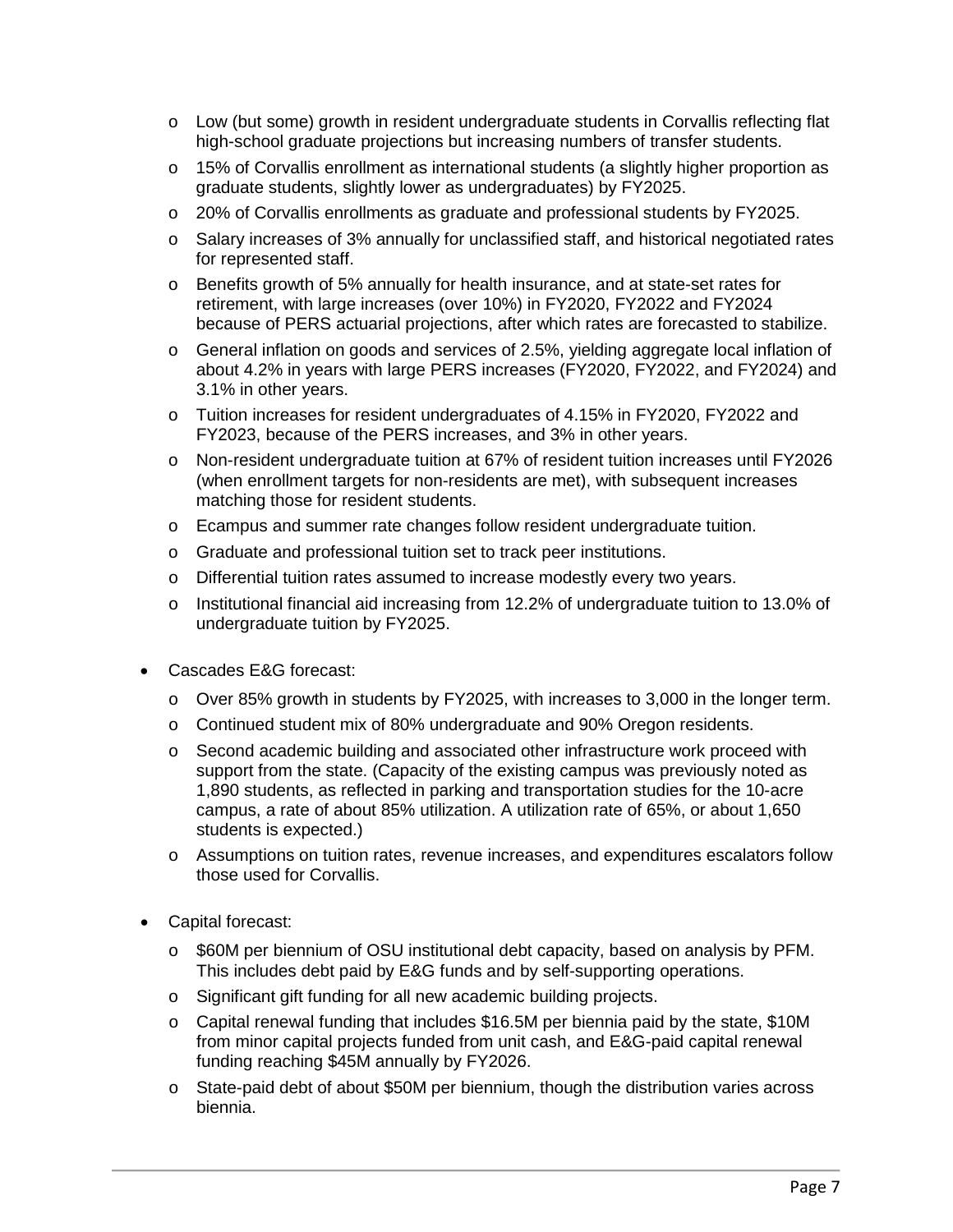- o Self-supporting projects paid entirely by revenue bonds (University Housing and Dining) or gift funds (Oregon State Athletics).
- o State-paid debt for Cascades averaging \$28M a biennium and totaling \$137.6M through the 2025-27 biennium.
- $\circ$  Prioritization of projects by the IWG, within these constraints, based on: life safety concerns; operational needs; facility condition; accessibility; space utilization; impacts on finance, scholarship, research, and outreach; impacts on student and employee success; impacts on university reputation; and potential to leverage other sources of funding.
- Corvallis special enrollment initiatives:
	- o Hybrid, online, and other educational initiatives in Portland. Revenues based on an Ecampus-type model, expenses based on marginal costs of instruction and services, with credit hours delivered growing to about 49,000 in FY2027 (a little over 1,000 undergraduate FTE).
	- o An initiative for an alternate entry pathway to a four-year degree (the "Gateway Program"). This involves offering two years of lower-division course work at a fixed price, using principally online delivery. A portion of these students would matriculate to OSU through Ecampus or a campus location. The initiative pro forma estimates revenues of \$32M for the lower-division program and \$46.6M for students matriculated to OSU, with a total net of \$26.4M after expenses, by 2028.

# <span id="page-9-0"></span>**PRINCIPAL CONCLUSIONS AND AREAS OF CONCERN**

The forecast was examined in a baseline scenario, which did not include the Corvallis enrollment initiatives, and in a scenario with the special enrollment initiatives successfully implemented.

# <span id="page-9-1"></span>**Corvallis E&G Operating and Capital**

The Corvallis E&G baseline scenario shows steadily increasing revenues through FY2028 (Figure 1, top), but expenses that grow more quickly than those revenues. This yields significantly negative operating margins beginning in FY2022 (Figure 1, bottom) with associated declines in fund balance below the Board minimum of 10% (Figure 1, middle). These trends are consistent with a recent Moody's assessment of the economic outlook for higher education: *"We are revising our outlook for the higher education sector to negative from stable. The annual change in aggregate operating revenue for four-year colleges and universities will soften to about 3.5% and will not keep pace with expense growth, which we expect to be almost 4.0%. A growing number of universities will have even weaker revenue growth, pressuring operating performance. Public universities will face more revenue strain than private universities. The negative outlook also incorporates uncertainty at the federal level over potential policy changes."*[4](#page-9-2)

A significant cause of the decline that begins in FY2020 is the large increase in benefit rates for PERS expected at the beginning of FY2020, FY2022 and FY2024. With 5% annual increases in the cost of health insurance, benefits grow, on average, to be more than 54% of salaries by

<span id="page-9-2"></span> <sup>4</sup> Moody's Investors Service, December 5, 2017, "Higher education – [US: 2018 outlook changed to](https://www.insidehighered.com/sites/default/server_files/media/2018%20Outlook%20for%20Higher%20Education%20Changed%20to%20Negative.pdf)  [negative as revenue](https://www.insidehighered.com/sites/default/server_files/media/2018%20Outlook%20for%20Higher%20Education%20Changed%20to%20Negative.pdf) growth moderates"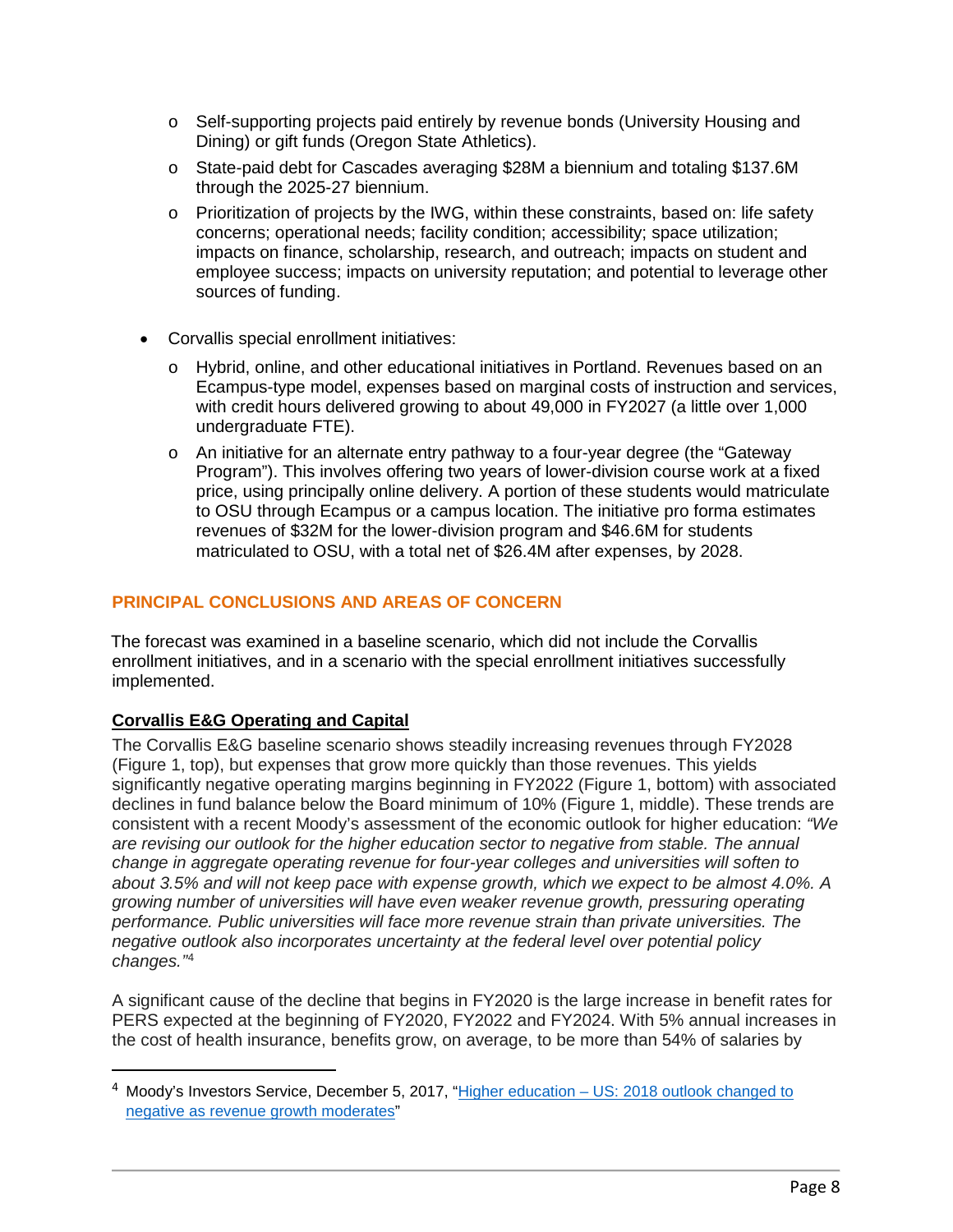FY2020 and to about 59% by FY2028. One of the principal goals of the forecast is to identify these kinds of issues early, so that appropriate corrections can be pursued.

In the absence of other revenue growth, one strategy is to flatten the growth of the expense curve. Maintaining a 12% fund balance (the green line in the top of Figure 1) would require approximately 1.9% to 2.9% annual reductions in projected expenditures beginning in FY2023. This would be about \$16M of expenditures in FY2023 and \$21M in FY2028.

Another approach is to plan now for enrollment initiatives that grow enrollment of students not now served by OSU and generate additional revenues over associated costs. This is what the two enrollment initiatives described above (the Portland Initiative and the Gateway Program) are intended to do. Both are in various stages of development, but the preliminary revenue and expense estimates for the initiatives make a substantial difference in the forecast. With the initiatives as projected, there is some erosion of fund balance in FY2020 through FY2023 as the programs develop, but substantial net revenue growth after that, producing positive operating margins that can help support other investments and initiatives and further the strategic plan (Figure 1).The Portland and Gateway initiatives will need to be reviewed regularly to assess whether they are hitting the targets set in the pro forma, but beginning them now addresses the projected financial challenge four to five years from now.

The forecast includes a capital forecast developed with the assumptions noted above. The IWG recommendations prioritize projects using the criteria noted, yielding a set of projects (Figure 3) that address a number of high priority issues for the campus:

- Reduction of the accumulated deferred maintenance through a combination of state funding, OSU revenue bonds, and E&G allocations of capital renewal and repair funds.
- Improvement of core infrastructure supporting academic and support buildings. Projects include a new main steam tunnel, improvements to Washington Way, and a new center for facilities operations.
- A focus on renovation and renewal of facilities including Gilkey Hall, Cordley Hall, Fairbanks Hall, Gilbert Addition, Benton Hall, Withycombe Hall, Kerr Administration, Kidder Hall, Langton Hall, and the demolition of Snell Hall. These plans, which place special emphasis on improving the university research infrastructure, include providing research surge space to allow laboratory groups to be moved while facilities are renovated.
- New construction for facilities that provide state-of-the art research and education spaces that cannot be created through renovation of existing spaces. These include The Quality Food and Beverage Center, the Education and Performing Arts Center, and STEM Education and Research Buildings 1, 2, and 3.
- Improved student services with the construction of a Student Services Building to replace Snell Hall.

The debt service, construction, and operating costs of the projects in Figure 2 are included in the financial metric analysis discussed below.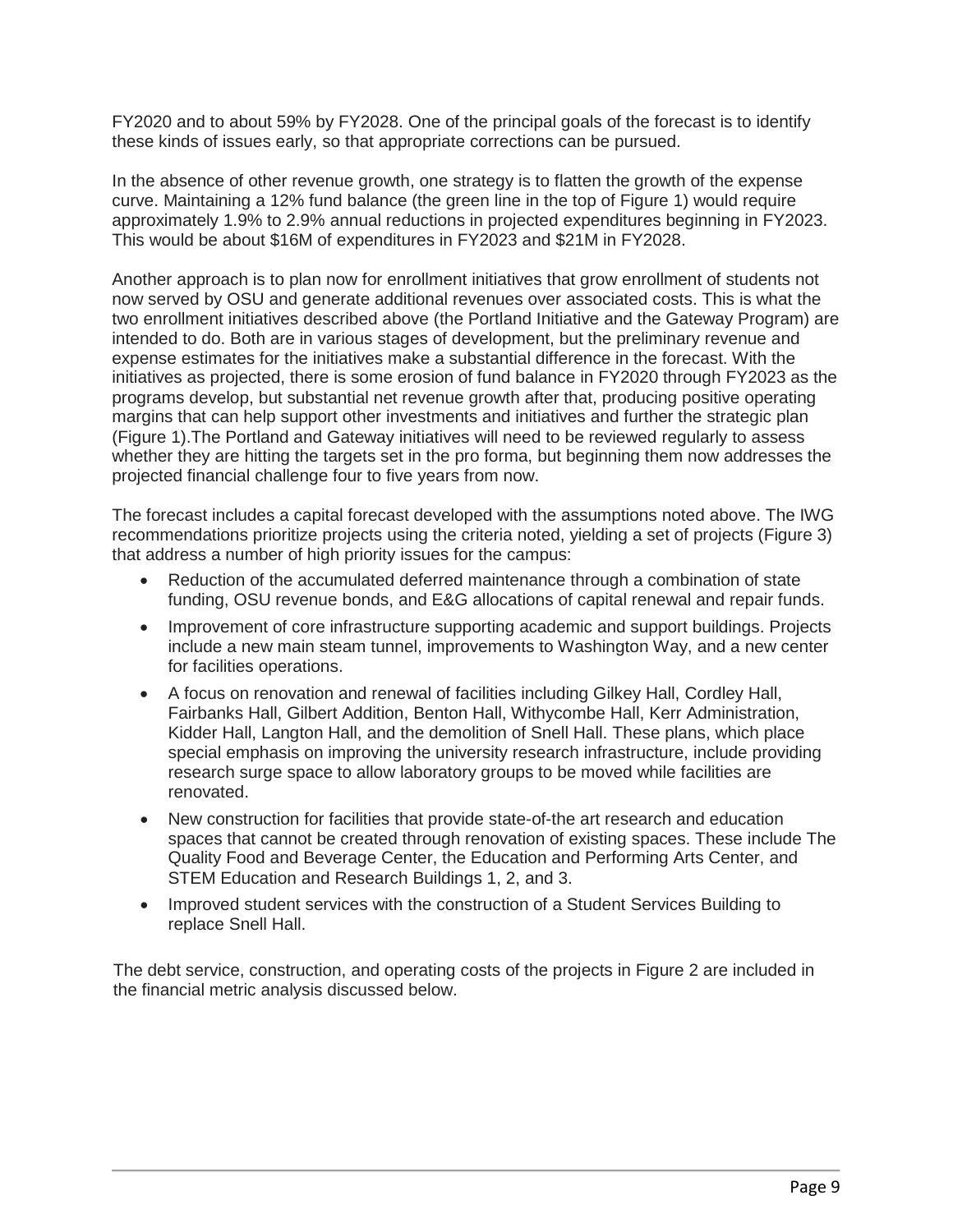# <span id="page-11-0"></span>**Cascades E&G Operating and Capital**

The leadership team at Cascades has built a forecast that includes a detailed plan for program development, including new academic programs, necessary faculty and staff hiring, infrastructure development and operations, and all of the other components critical to operating a new four-year campus. Enrollment growth is the most critical component of the budget forecast and meeting enrollment targets in Bend requires investing in faculty and academic programs to attract the desired numbers and mix of students. This means that the Cascades E&G operations are forecasted to produce small negative fund balances through FY2020, growing to fund balance in excess of 10% by FY2022 or FY2023. Because the size and number of academic programs is adjusted as annual enrollment forecasts are completed, the operating budgets stay in balance after FY2020.

The capital allocations from the state are particularly critical for the development of Cascades. Reaching enrollment goals for Cascades will require, at the least, completing the second academic building prior to fall term 2022. Without the second building, growing enrollments in critical programs such as engineering science; kinesiology; and arts, media and technology will be stymied.

The capital forecast for Cascades (Figure 2) includes the second and third academic buildings, the three phases of site reclamation, additional student housing, a physical plant hub, and student life facilities including a student success center, recreation facility, and campus conference center.

# <span id="page-11-1"></span>**Statewide Public Services E&G Operating and Capital**

The assumptions of the forecast are such that the SWPS funds maintain a modest fund balance through adjustments to the actual levels of state funding. There are some funds for capital renewal and repair of SWPS facilities around the state from the biennial state bonds to support capital renewal and repair. Other work on those facilities is supported by SWPS unit operating funds or local partners (in the case of Extension).

# <span id="page-11-2"></span>**Other Funds Operating and Capital**

There are no major areas of concern in the forecast for restricted funds and self-supporting funds. The forecast assumes that the Athletics Financial Sustainability Plan will be implemented successfully and that the pro forma for University Housing and Dining projects generate sufficient revenues to cover the costs of operating and maintaining the facilities. Projects include new upper-division and graduate student housing, housing in Newport for the Marine Science Initiative programs, and renewal and replacement of older housing facilities.

Capital projects for Athletics are assumed to be funded entirely by gifts or other revenues. Athletics is currently working on a strategic plan and the specific projects in their capital planning will be added to the capital forecast after review by the IWG.

# <span id="page-11-3"></span>**Financial Metric Projections**

The final component of the Ten-Year Business Forecast is a review of long-term trends in OSU's financial metrics. Figure 3 shows the principal financial metrics from PFM's Future Perfect model from FY2016 projected to FY2028. PFM is OSU's financial advisor and supports an spreadsheet-based projection tool that uses institution-wide averages and trends based on completed audited financial statements (beginning in 2013 for OSU). Future Perfect brings together the assumptions in the operating and capital forecasts with other components of the institution's financial statements and includes non-cash components and accounts for revenues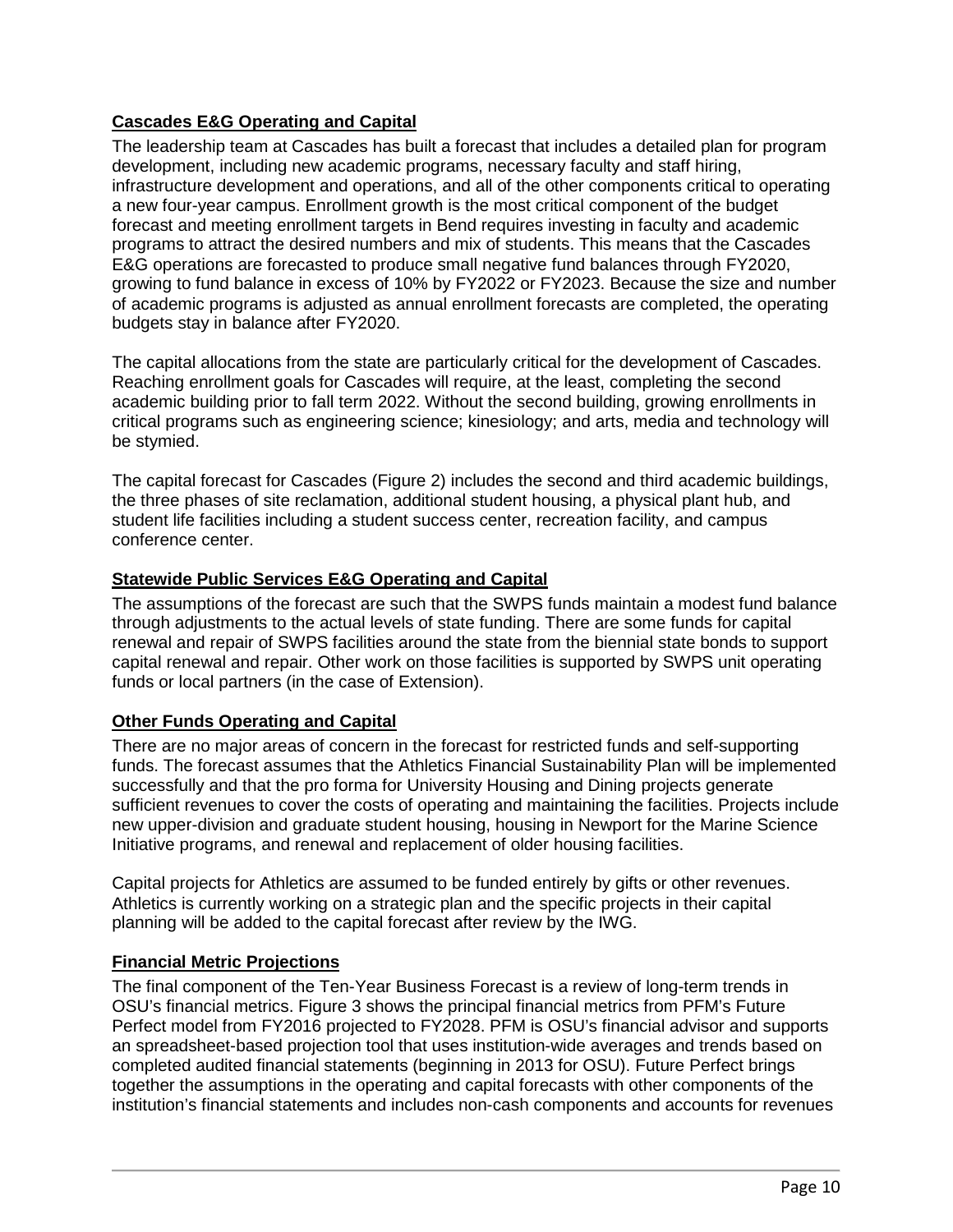and expenses consistent with the GASB accounting requirements that OSU follows. The ratios in Figure 3 are calculated without the impacts of GASB 68 and 70 as these most clearly show the operational impacts of revenue and expense decisions that the university can control.

The financial metrics from the Future Perfect analysis are shown in Figure 3. The ratios from the baseline scenario are shown in gray; and the ratios with the Portland and Gateway enrollment initiatives included are shown in black. In the January 2017 Board approved Ten-Year Business Forecast, the analysis of financial metrics showed significant declines in many of the ratios, which appeared to be due in large part to the accumulated effects of unfunded depreciation. Subsequent discussions and analysis reinforced that assessment. The current Ten-Year Business Forecast assumes increments of \$5M a year for nine years allocated to capital renewal to fund depreciation costs. The first \$5M was allocated in the current fiscal year budget and the total amount will grow to \$45M in FY2026. The allocation of these funds and their expenditure on capital renewal is included in the ratios shown in Figure 3.

Figure 3 shows that the debt burden remains low (debt burden) but that the metrics that depend on net operating revenues (viability ratio and net operating revenues for example) decline or fall below the preferred range particularly in FY2020 through 2023, reflecting the trends shown in the Corvallis E&G operating forecast. The ratios with the outcomes of the special enrollment initiatives included move back into the preferred ranges by FY2024, with the exception of the primary reserve ratio. That ratio stabilizes (with the enrollment initiatives included) just below the lower preferred range in FY2023.

Overall, the ratio projections suggest that a commitment to funding capital renewal and pursuing the current enrollment initiatives, or similar initiatives that generate net revenue at the same rate, will maintain a healthy financial position for the university. This depends, of course, on the other major assumptions in the forecast remaining reasonable and appropriate.

# <span id="page-12-0"></span>**SELECTED SCENARIO ANALYSIS**

The forecast provides the tools to investigate potential scenarios and what would be required to address negative impacts on the university's financial position. Some scenarios are shown in Figure 4 and the assumptions and possible actions for each are discussed briefly below. With the exception of Scenario E, the scenarios are all in reference to the forecast with both the Portland and Gateway enrollment initiatives included (Scenario C).

# <span id="page-12-1"></span>**Corvallis E&G—State Economic Downturn**

At some point, a downturn in state economic fortunes is certain. History indicates that in those circumstances it is likely that the public universities will see reductions in state support. This scenario (Figure 4, Scenario F) assumes a 10% reduction in funding from the state in FY2022 followed by a further 5% reduction in FY2023. With no other changes, adjusting expenditures to keep fund balances at 12% would require reductions in spending of 1.9% in FY2022, 4.5% in FY2023, and then about 2% each year through FY2027.

If tuition is increased to offset the loss in state funding, rate increases of about 7.2% for resident undergraduate tuition and 5.2% for non-resident undergraduate tuition would be required in FY2022 and rates of 6% for residents and 4% for non-residents in FY2023 (Scenario G). Coupling those increases with expense reductions of 2.1% in FY2023 and 0.2% in FY2024 would maintain a 12% fund balance.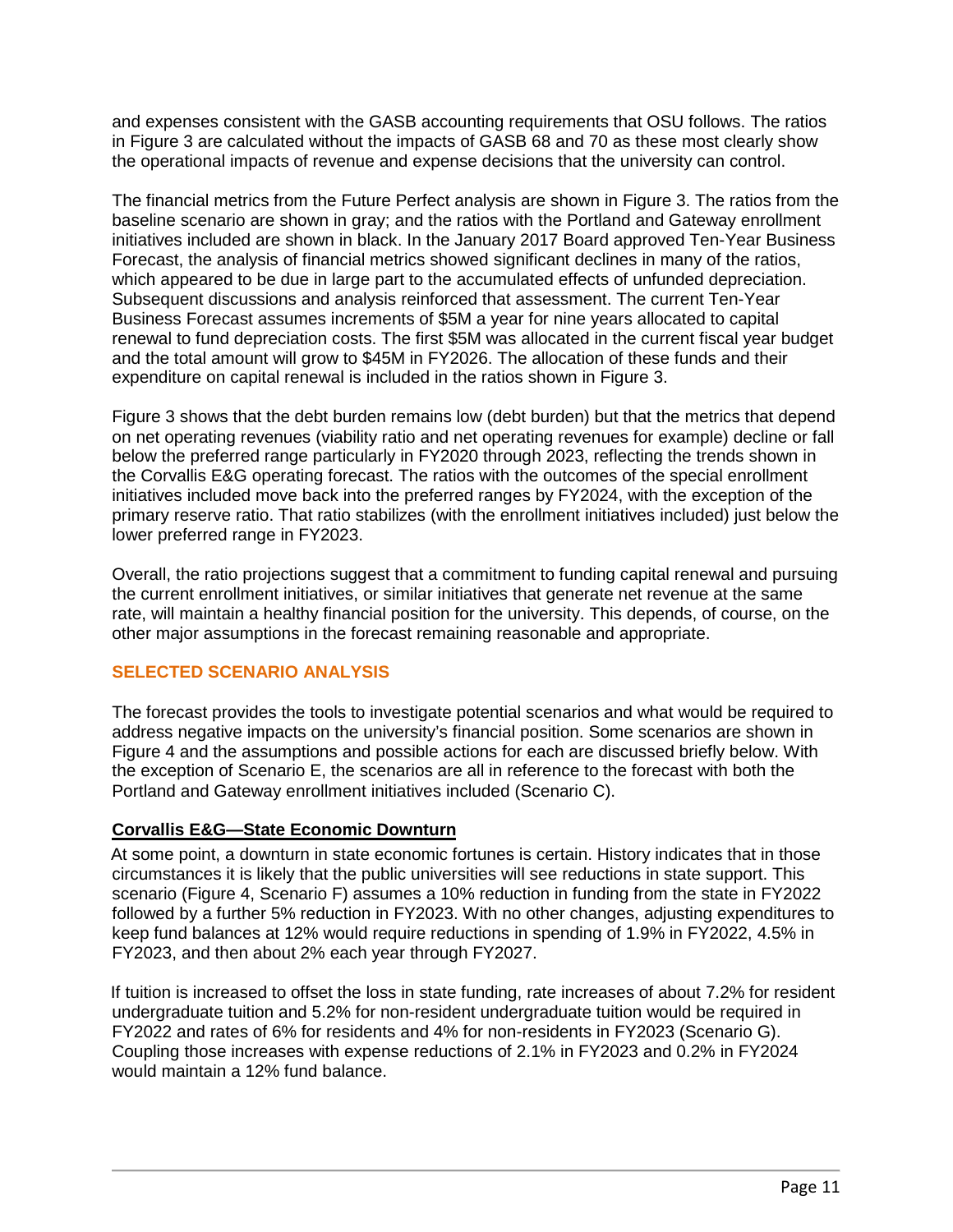# <span id="page-13-0"></span>**Corvallis E&G—International Enrollment Reduction**

OSU has grown the number of international students studying in Corvallis significantly over the last several years. A major change in the international political and/or economic environment could cause a sudden drop in the number of international students. Scenario D in Figure 4 illustrates a loss of 50% of international student enrollment in fall 2021 (FY2022) and assumes enrollment grows back to target levels by FY2027. The scenario creates a very large negative operating margin in FY2022 that would require a 3.2% reduction in operating expenses (\$22.7M) in FY2022, a 2.7% reduction in expenses in FY2023, and a 0.4% reduction in FY2024 to maintain a 12% fund balance before enrollments recovered sufficiently to be back on track for the long-term enrollment plan.

# <span id="page-13-1"></span>**Corvallis E&G—Growth to 40% Non-resident Undergraduates**

The forecast is sensitive to the mix of resident and non-resident undergraduate enrollment. For illustration, Scenario B shows the impact of enrolling 40% non-resident undergraduates in Corvallis by 2025 instead of 33% (still maintaining 28,500 students in Corvallis in 2025). This reduces resident enrollment by about 1,600 and increases non-resident enrollment by the same number. The change produces significant additional net revenues but is counter to the current assumptions of the forecast.

Growth to 40% non-resident students in Corvallis has a large enough impact on revenues that it would produce relatively balanced budgets even without the two enrollment initiatives (Scenario E).

# <span id="page-13-2"></span>**Corvallis E&G—1.5% and 4.5% Annual Tuition Changes**

Scenarios A and H illustrate the effect of the long-term compounding of tuition rates. Scenario A assumes 4.5% increases in undergraduate tuition rates every year (including Ecampus) and Scenario H assumes a 1.5% increase every year. The long-term consequences of recurring differences in tuition growth are clear. A rate of growth that is comparatively low (Scenario H) produces long-term decline in fund balance and financial stability and jeopardizes the scope and quality of academic programs. A rate of 4.5% (Scenario A) yields more net revenue than may be necessary to advance the mission of the university and may make the institution unaffordable for many students after a few years. However, recurring tuition rates have the potential for the greatest impact on the financial position of E&G operations.

# <span id="page-13-3"></span>**Cascades E&G—Capital Funding Hiatus from State**

The principal jeopardy in planning for Cascades is the commitment of the State to help fund the development of a new campus in Oregon's fastest growing region (not illustrated in Figure 4). While the vice presidents for finance and administration for the seven public universities have been talking about a joint strategy for the biennial capital request to Higher Education Coordinating Commission, as of this writing there is no agreement on how to include the needs of a new campus in that request. Without additional facilities, growth at OSU-Cascades will have to be capped, with associated slowing in the development of academic programs and services to the region.

# <span id="page-13-4"></span>**NEXT STEPS**

The forecast will be updated as information changes and benchmarks are reached (annual year-end close, legislative sessions, etc.). The forecast will be updated for the Board at the January 2020 meeting.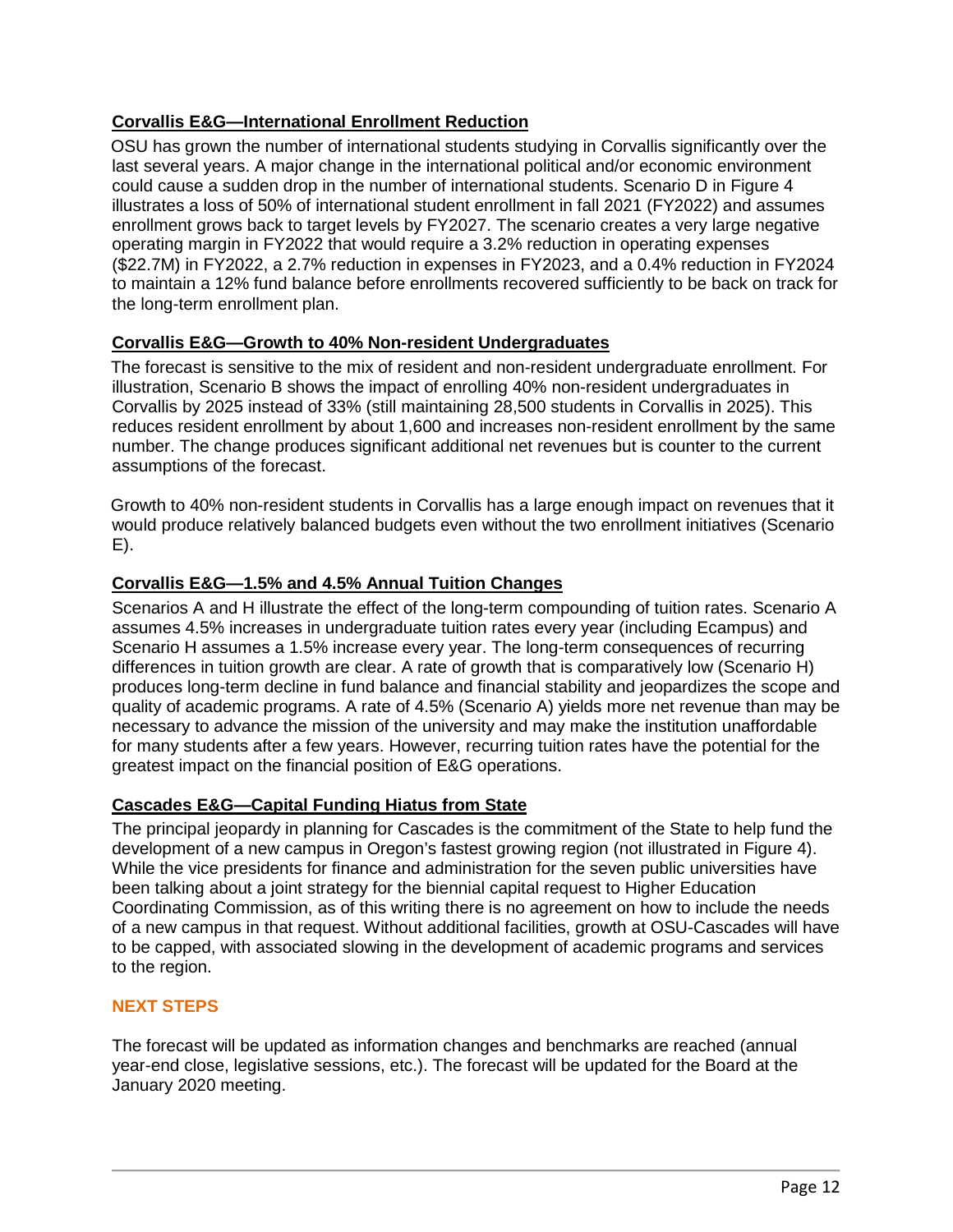#### **Table 1**: Key financial metrics based on the University's audited financial statements. Metrics for 2015, 2016 and 2017 are shown with and without the impact of implementing GASB 68 and GASB 71. (Revised)

#### **Oregon State University - Key Financial Metrics**

(Dollar amounts in thousands)

|                                             |                |         |                |         |           |       | 2015              |         | 2016               |                   |                   |         |                    | 2017              |                   |        |
|---------------------------------------------|----------------|---------|----------------|---------|-----------|-------|-------------------|---------|--------------------|-------------------|-------------------|---------|--------------------|-------------------|-------------------|--------|
|                                             |                |         |                |         | 2015      |       | (w/o GASB impact) |         | 2016               |                   | (w/o GASB impact) |         | 2017               |                   | (w/o GASB impact) |        |
| <b>Debt Burden:</b>                         | 2013           |         | 2014           |         |           |       |                   |         |                    |                   |                   |         |                    |                   |                   |        |
| Debt Service <sup>(1)</sup>                 | 26,414         |         | 26,278         |         | 28,570    |       | 28,570            |         | 33,053             |                   | 33,053            |         | 34,260             |                   | 34,260            |        |
| Total Adjusted Expenses <sup>(2)</sup>      | 825,655        | 3.2%    | 888,185        | 3.0%    | 898,494   | 3.2%  | 951.765           | 3.0%    | 1.075.674<br>range | 3.1%<br>2.5%-6.5% | 982.474           | 3.4%    | 1,079,182<br>range | 3.2%<br>2.5%-6.5% | 1.039.061         | 3.3%   |
| <b>Debt Service Coverage:</b>               |                |         |                |         |           |       |                   |         |                    |                   |                   |         |                    |                   |                   |        |
| 3 yr. avg. Net Revenue available            |                |         |                |         |           |       |                   |         |                    |                   |                   |         |                    |                   |                   |        |
| for Debt Service                            | 48,344         |         | 36,400         |         | 61,859    |       | 44,139            |         | 36,580             |                   | 49,926            |         | 39,966             |                   | 66,682            |        |
| Debt Service <sup>(1)</sup>                 | 26,414         | 1.8     | 26,278         | 1.4     | 28,570    | 2.2   | 28,570            | 1.5     | 33,053             | 1.1               | 33,053            | 1.5     | 34,260             | 1.2               | 34,260            | 1.9    |
|                                             |                |         |                |         |           |       |                   |         | range              | 2-4.5 times       |                   |         | range              | 2-4.5 times       |                   |        |
| Income Statement Leverage:                  |                |         |                |         |           |       |                   |         |                    |                   |                   |         |                    |                   |                   |        |
| Debt <sup>(1)</sup>                         | 315,963        |         | 395,834        |         | 452,559   |       | 452,559           |         | 406,392            |                   | 406,392           |         | 437,560            |                   | 437,560           |        |
| <b>Revenues</b>                             | 900.638        | 35.1%   | 965,880        | 41.0%   | 1.062.288 | 42.6% | 1.062.288         | 42.6%   | 1,125,370          | 36.1%             | 1,125,370         | 36.1%   | 1,163,889          | 37.6%             | 1,163,889         | 37.6%  |
|                                             |                |         |                |         |           |       |                   |         | range              | 30-75%            |                   |         | range              | 30-75%            |                   |        |
| Viability:                                  |                |         |                |         |           |       |                   |         |                    |                   |                   |         |                    |                   |                   |        |
| Expendable Net Assets <sup>(3)</sup>        | 395,923        |         | 426,431        |         | 409,657   |       | 430,939           |         | 309,478            |                   | 423,960           |         | 324,676            |                   | 479,279           |        |
| Debt $(1)$                                  | 315,963 125.3% |         | 395,834 107.7% |         | 452,559   | 90.5% | 452,559           | 95.2%   | 406,392            | 76.2%             | 406,392           | 104.3%  | 437.560            | 74.2%             | 437,560           | 109.5% |
|                                             |                |         |                |         |           |       |                   |         | range              | 75%-125%          |                   |         | range              | 75%-125%          |                   |        |
| <b>Primary Reserve:</b>                     |                |         |                |         |           |       |                   |         |                    |                   |                   |         |                    |                   |                   |        |
| Expendable Net Assets <sup>(3)</sup>        | 395,923        |         | 426,431        |         | 409,657   |       | 430,939           |         | 309,478            |                   | 423,960           |         | 324,676            |                   | 479,279           |        |
| Total Adjusted Expenses <sup>(2)</sup>      | 908,202        | 43.6%   | 984,169        | 43.3%   | 976,306   | 42.0% | 1,029,577         | 41.9%   | 1,154,282          | 26.8%             | 1,061,082         | 40.0%   | 1.166.407          | 27.8%             | 1,126,285         | 42.6%  |
|                                             |                |         |                |         |           |       |                   |         | range              | 35%-65%           |                   |         | range              | 35%-65%           |                   |        |
| <b>Return on Net Assets:</b>                |                |         |                |         |           |       |                   |         |                    |                   |                   |         |                    |                   |                   |        |
| Change in Net Assets <sup>(5)</sup>         | 37,039         |         | 64,163         |         | 105,795   |       | 52.524            |         | (13, 480)          |                   | 79,720            |         | 58,610             |                   | 98,731            |        |
| <b>Total Net Assets</b>                     | 1,034,333      | 3.6%    | 1,061,090      | 6.0%    | 1,050,699 | 10.1% | 1,125,253         | 4.7%    | 1,381,161          | $-1.0%$           | 1,402,444         | 5.7%    | 1,381,161          | 4.2%              | 1,503,595         | 6.6%   |
| <b>Net Operating Revenues:</b>              |                |         |                |         |           |       |                   |         | range              | 0%-8%             |                   |         | range              | 0%-8%             |                   |        |
| Inc./(Loss) before Capital & Other          | (28.583)       |         | (29, 715)      |         | 25,295    |       | (27, 977)         |         | (101, 233)         |                   | (8,033)           |         | (21, 657)          |                   | 18,463            |        |
| <b>Operating plus Nonoperating Revenues</b> | 881,968        | $-3.2%$ | 1,005,933      | $-3.0%$ | 1,084,460 | 2.3%  | 1,084,460         | $-2.6%$ | 1,117,523          | $-9.1%$           | 1,117,523         | $-0.7%$ | 1,214,223          | $-1.8%$           | 1,214,223         | 1.5%   |
|                                             |                |         |                |         |           |       |                   |         | range              | 0%-6%             |                   |         | range              | 0%-6%             |                   |        |

(1) Debt service and debt excludes State paid debt, SELP.

<sup>(2)</sup> Total Expenses: Operating Expenses and Principal and Interest Paid less Depreciation Expense

<sup>(3)</sup> Expendable Net Assets: Unrestricted Net Assets and Expendable Restricted Net Assets, excluding Capital Projects

(4) Total Adjusted Expenses: Operating Expenses and Interest Expense

<sup>(5)</sup> Change in Net Assets: Adjusted for Special Item - Change in Entity and Change in Accounting Principle

Shading indicates outside the board's tolerances.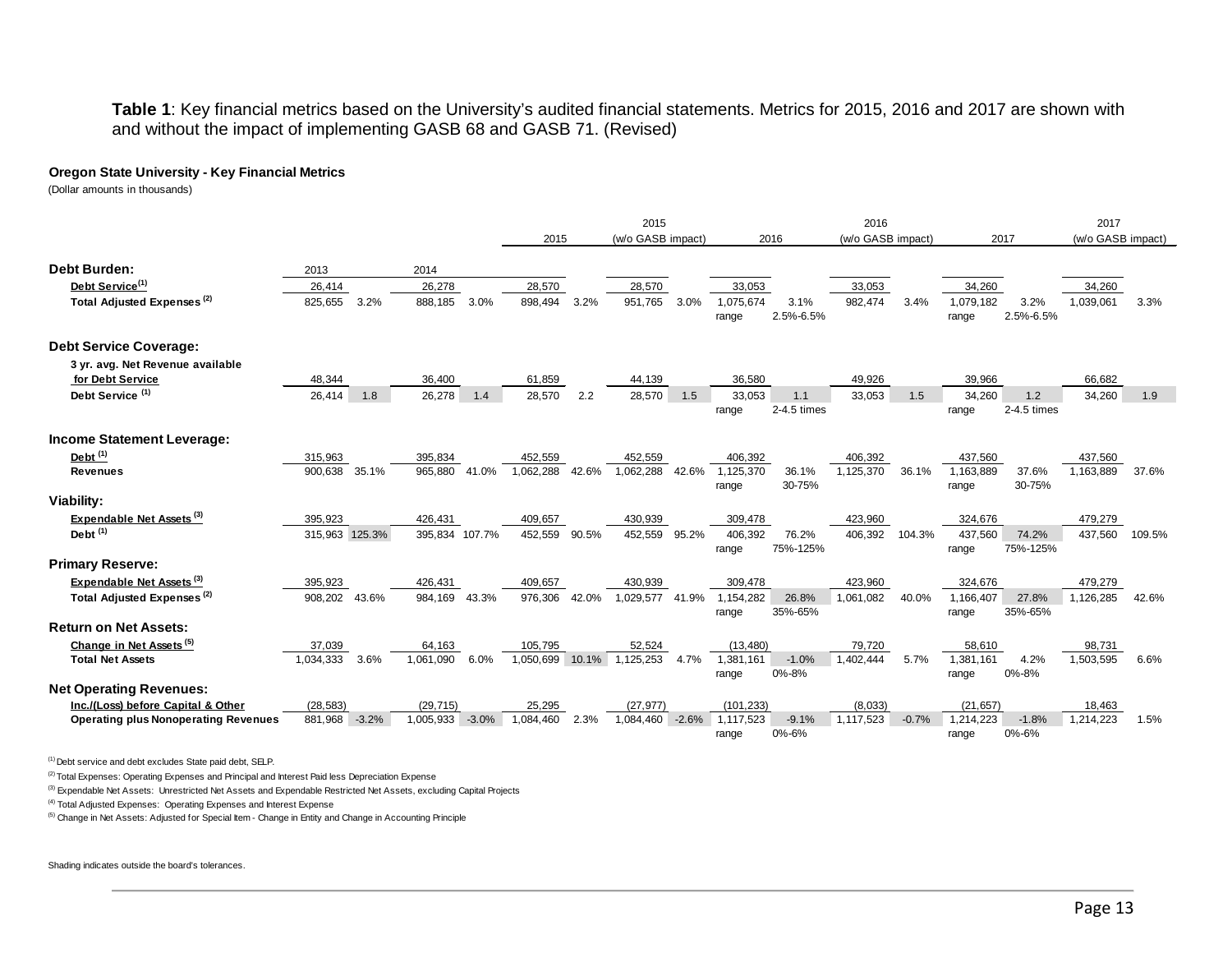**Figure 1**: Summary of the Ten-Year Business Forecast for Corvallis E&G funds. *Top* is total revenues and expenditures (plus net transfers), *middle* shows ending fund balances as a percentage of revenues, and *bottom* shows annual operating balance. The baseline case assumes no additional enrollment initiatives. The baseline with reductions requires sufficient reductions in expenditures to maintain at least a 12% ending fund balance. The "with initiatives" curves assume that the two Corvallis enrollment initiatives are successful.

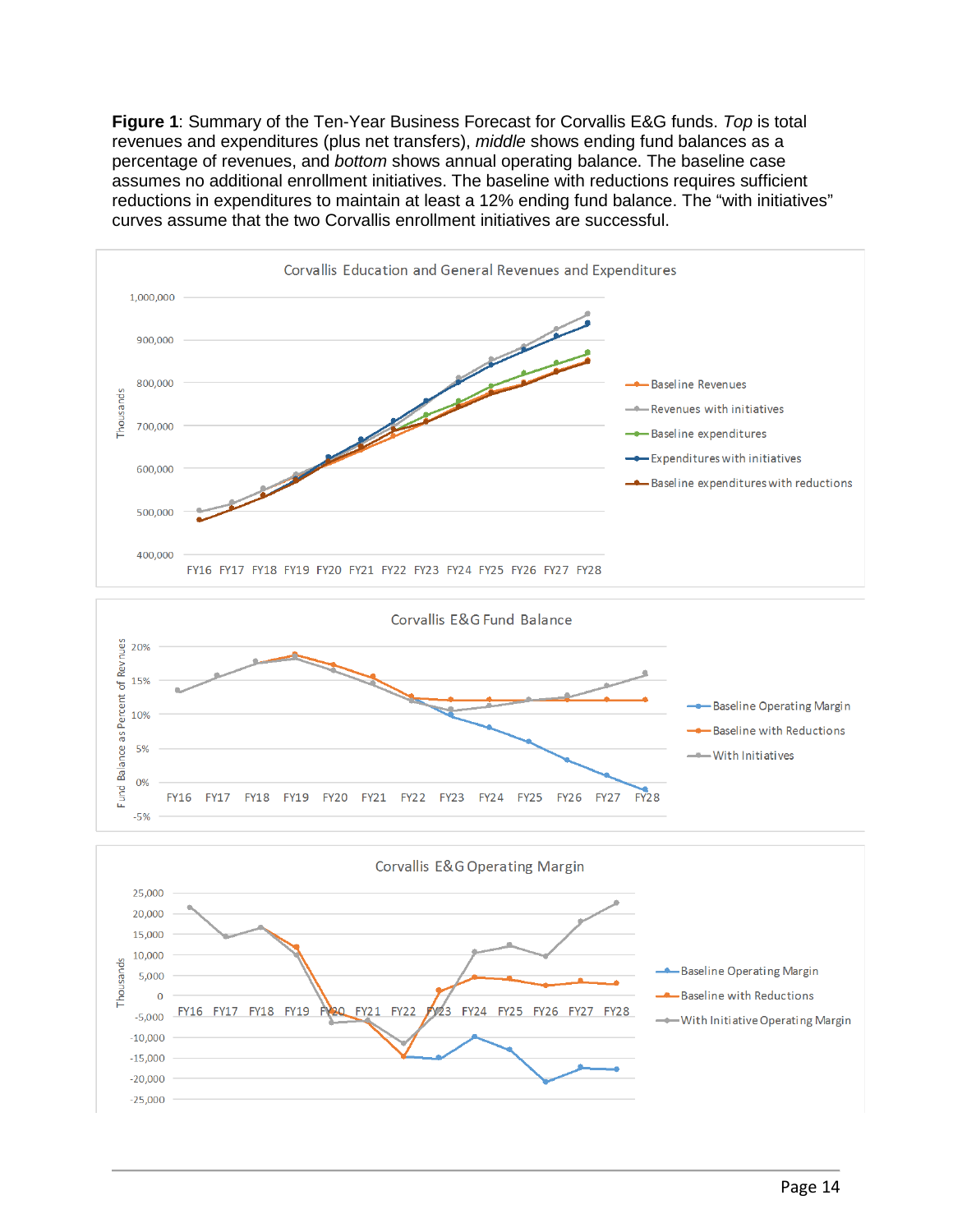**Figure 2**: Summary of the Ten-Year Business Forecast approved by the IWG for Corvallis E&G (*top*), Corvallis self-support (*middle*), and Cascades (*bottom*). Bar height is total project cost and color codes show the source of funding.

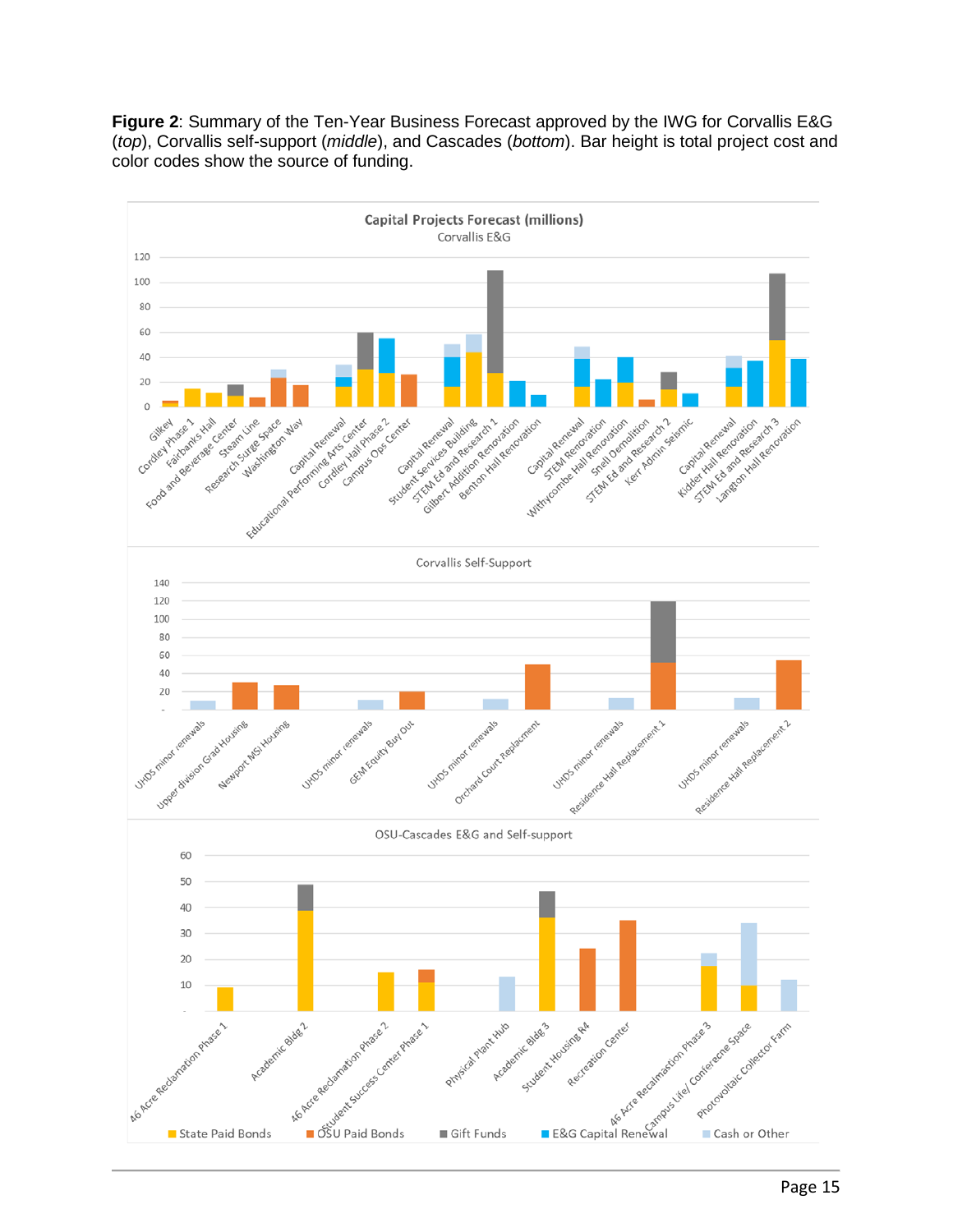**Figure 3:** Principal financial metrics from FY2016 projected through FY2028 from PFM's Future Perfect tool (note that the Debt to Revenues ratio is similar to the Debt Burden ratio and is omitted here). These are based on the benchmark scenario with the capital projects identified by the IWG. The gray line shows the ratios for the benchmark scenario and the black line show the ratios with the initiatives successfully implemented.